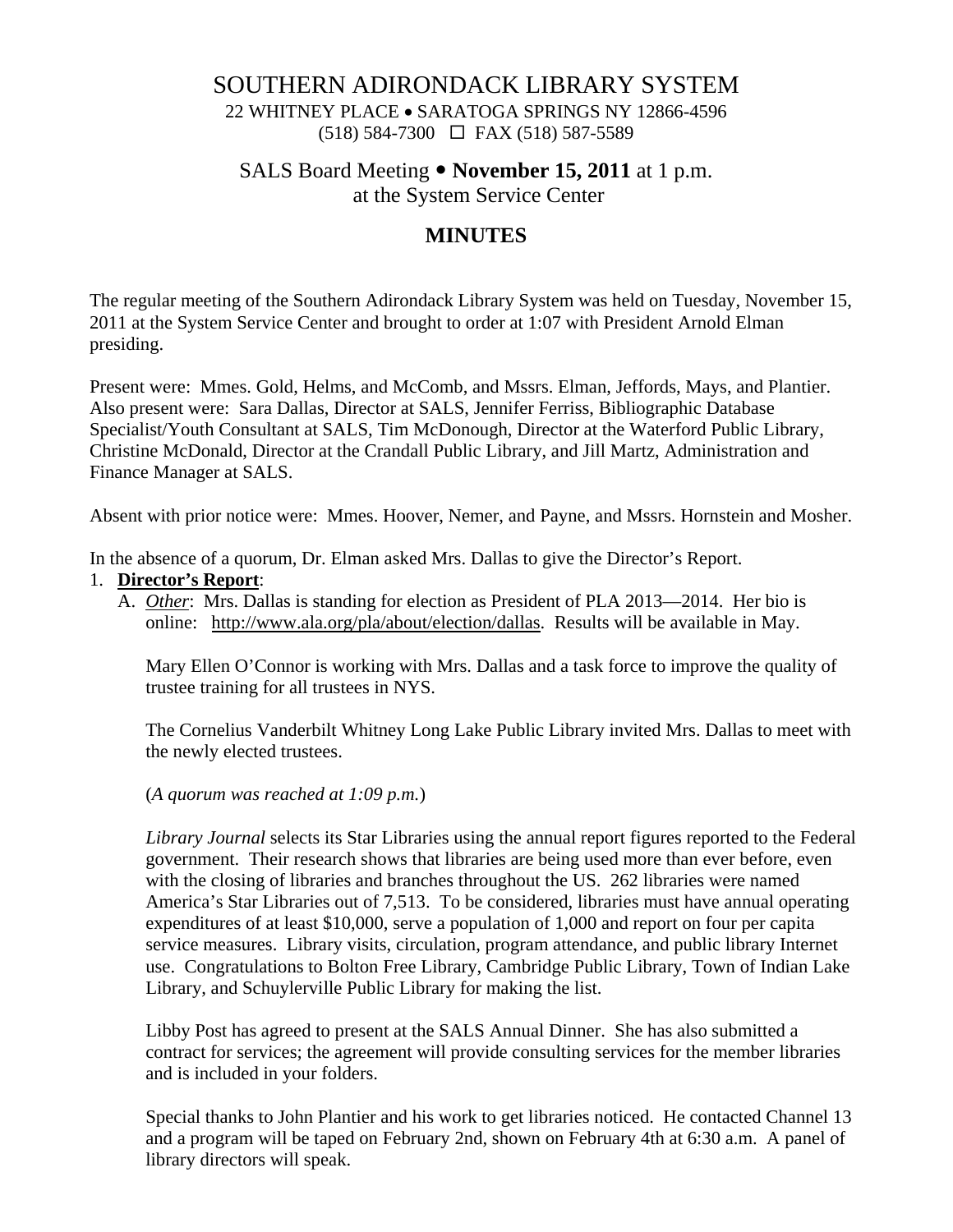B. *Joint Automation Report*: JA met on November 9<sup>th</sup>. The Polaris upgrade went off with only a small glitch due to a Time Warner problem. The new air conditioner in the computer room has been installed. Cassie, a time management program, has been installed at more libraries and is working well. The last JA computer order for 2011 has been submitted and the computers will be distributed before the end of the year. JA has informed member libraries that MPC 385 computers will not be maintained after 2012. These computers are from 7/2007 to 12/2008 and are too old to find replacement parts and maintain.

The proposed JA 2012 budget was presented for discussion. There is a \$3,500 line item expenditure for Financial Services that is new. JA employees fall under SALS umbrella and appear on SALS Annual Report. Discussion followed.

- 2. **Approval of Board Meeting Minutes of October 18, 2011**: Dr. Elman asked if there were any changes, additions or corrections to the minutes of the October 18, 2011 Board meeting. Hearing none, he declared the minutes approved as distributed.
- 3. **Treasurer's Report and Monthly Budget Reports for October; warrants**: Mr. Jeffords briefly reviewed the Treasurer's and Monthly Budget Reports. Mr. Mays moved, seconded by Mrs. Helms, to acknowledge receipt of the October Treasurer's and Monthly Budget Reports and file them for audit. Motion carried. Mr. Jeffords moved, seconded by Mrs. Gold, to revise the 2011 Budget and move \$25,000 from the Fund Balance to Member Library Professional Services to secure the services of Libby Post. Warrants 2011-36 through 2011-37 and TA11-21 through TA11-22 were available for Board perusal (copies attached to the Official Minutes).

## 4. **Committee Reports**:

- A. *Audit & Finance*:
- B. *Building*:
- C. *Bylaws Committee*:
- D. *Central Library Aid and Services*:
- E. *County Aid Coordinators*: Mrs. Dallas reported that the request for Saratoga County Aid is on the table and under budget discussion.
- F. *Library Services:*
- G. *Personnel*:
- H. *Trustee Nominating*:

## 5. **Unfinished Business**:

A. *Annual Meeting*: Ways to encourage attendance were discussed including SALS paying for one trustee from each library, having the trustees apply for a scholarship to attend, offering door prizes (Kindles, etc.), and asking library directors if they have suggestions. The Ad hoc committee will meet again and will report at the next Board meeting.

## 6. **New Business**:

A. *JA Budget:* Mr. Jeffords discussed the proposed JA Budget and gave a background history. The line item in the amount of \$3,500 for Financial Services is new for 2012. MVLS took over the financial part of JA in 2003, which was previously done at SALS. The JA Agreement says MVLS has the responsibility to take care of the financial matters. Discussion followed. Mrs. Gold moved, seconded by Mrs. Helms, that a letter be sent to the MVLS Board of Trustees stating that inclusion of a \$3,500 line item expenditure for Financial Services constitutes a modification to the JA Agreement which should be negotiated and finalized using the procedures in place. Motion carried.